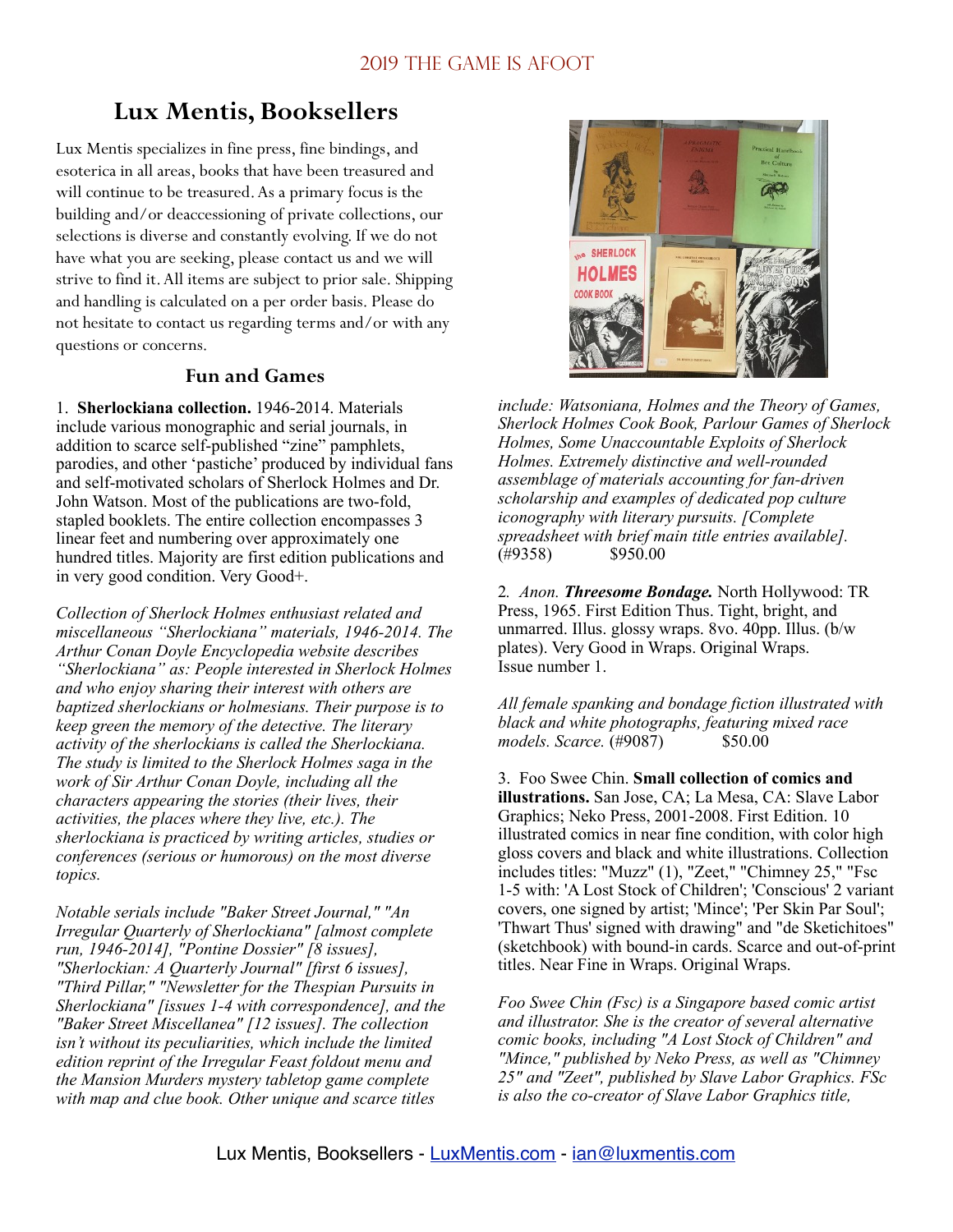*"Nightmares & Fairy Tales," alongside writer Serena Valentino. Mostly know for her dark and gothic fairytale style drawing with sweeping lines and macabre imagery.* (#9409) \$200.00

4. Crumb, Robert, et al. **Small collection of Robert Crumb and underground art comic books.** Various publishers, 1964-1978. [Most/All are First Printings]. Full color and black and white illustrations.Staple bound. Little, to no shelf wear, intact and bright. Very Good+ in Wraps. Original Wraps. *Robert Crumb, aka R. Crumb, is the megalith of subversive, underground, hypersexualized comic book illustrators. Crumb first published his psychedelic and explicit Zap Comix in 1968, at the height of the visual art revolution in San Francisco. He is most known for the creation of "Fritz the Cat," a perverted feline with obscene and adventurous antics and "Mr. Natural," an old guy with a long white beard resembling a biblical prophet who spouts contrived metaphysical philosophies and easy living. Crumb also collaborated early on with 60s biker icon and artist, S. Clay Wilson on Snatch Comics. Crumb has received both accolade and disdain for his characters, at times, because of his pornographic and disturbing representations of women and sexuality. Regardless of interpretation, his thick line, gritty style of drawing and crass narratives inspired other illustrators to publish on the fringes of censorship and the underground milieu.*



*Contents include:*

*Zap Comix, 1968, Number 0, Number 1-5 Snatch Comics, 1968, Number 1-2 with S. Clay Wilson R. Crumb's Comics and Stories, April 1964, Number 1 Uneeda Comix, July 1970 Motorcity Comics, April 1969 Big Ass Comics, June 1969 Coochy Cooty, Print Mint, 1970 S. Clay Wilson, "Funkadelic" 1967 Bijou Funnies, 1968, Number 1-2*

*Snarf, 1978, Volume 1, Number 8 Mondo Snarfo, September 1978, Number 1 [2 copies] Spirit, 1978, Number 19 Banzai!, 1978, Number 1 Insect Fear, 1970, Number 2 San Francisco Comic Book, 1970 Sleazy Scandals of the Silver Screen, 1978, Number 1, enlarged version Yellow Dog, 1968-1969, Volume 1, 1-7 [2 copies of Number 7]; Volume 2, Number 3; Volume 2, Number 13 [Large format newsprint] (*#9117) \$4,500.00

5. **Modern Fish-Oracle novelty game and advertisements.** New York: Willy Mayer & Company, c. 1875. Printed paper and plastic advertisements with some wear, otherwise in excellent condition. All elements present. Very Good+.

*The F.Mayer Boot & Shoe Company was based in Milwaukee, Wisconsin. Includes: Modern Fish-Oracle advertising novelty game, envelope, and insert: Envelope reads "Modern Fish-Oracle" - "Be In The Swim and Buy Mayer`s Custom Made Shoes" - Compliments of F. Mayer Boot and Shoe Co., Milwaukee, Wis. Presented by ..." Insert explains directions on how to use the fortune teller fish with shoe advertisement on verso. Printed paper fish is also present. Also includes bear-shaped purple die-cut film advertisement.* (#9416) \$65.00

6. **Mutter Museum Coloring Book.** Philadelphia, PA: [Mutter Museum], c.1980s. First Edition. In very good condition, slightly foxed edges. Self-produced and bound with comb binding in protective clear cover with photocopied pages. 8.5x11 inches.10 pages. Illustrations. Very Good+. Spiral Bound.

*Self-made and bound whimsical coloring book with cartoon images depicting odd medical conditions featured at the Mutter Museum. No record of production by museum, so could be individually produced.* (#9540) \$25.00

7. Osman, Leo S. **Osman's Palmistry Instructor, or Easy Method of Reading Hands A Practical and Original System of Self-Instruction in the Science of Palmistry; whereby Everyone's Character, Past, Present and All Future Affairs of Life Can Be Easily Read; Disease Diagnosed, etc.; Profusely illustrated.**  New York: Leo S. Osman, 1899. First Edition. Tight, bright, and unmarred, in excellent condition. Staplebound in original wrappers, unpaged. (one volume), with illustrations. Letterpress. Very Good+. Original Wraps.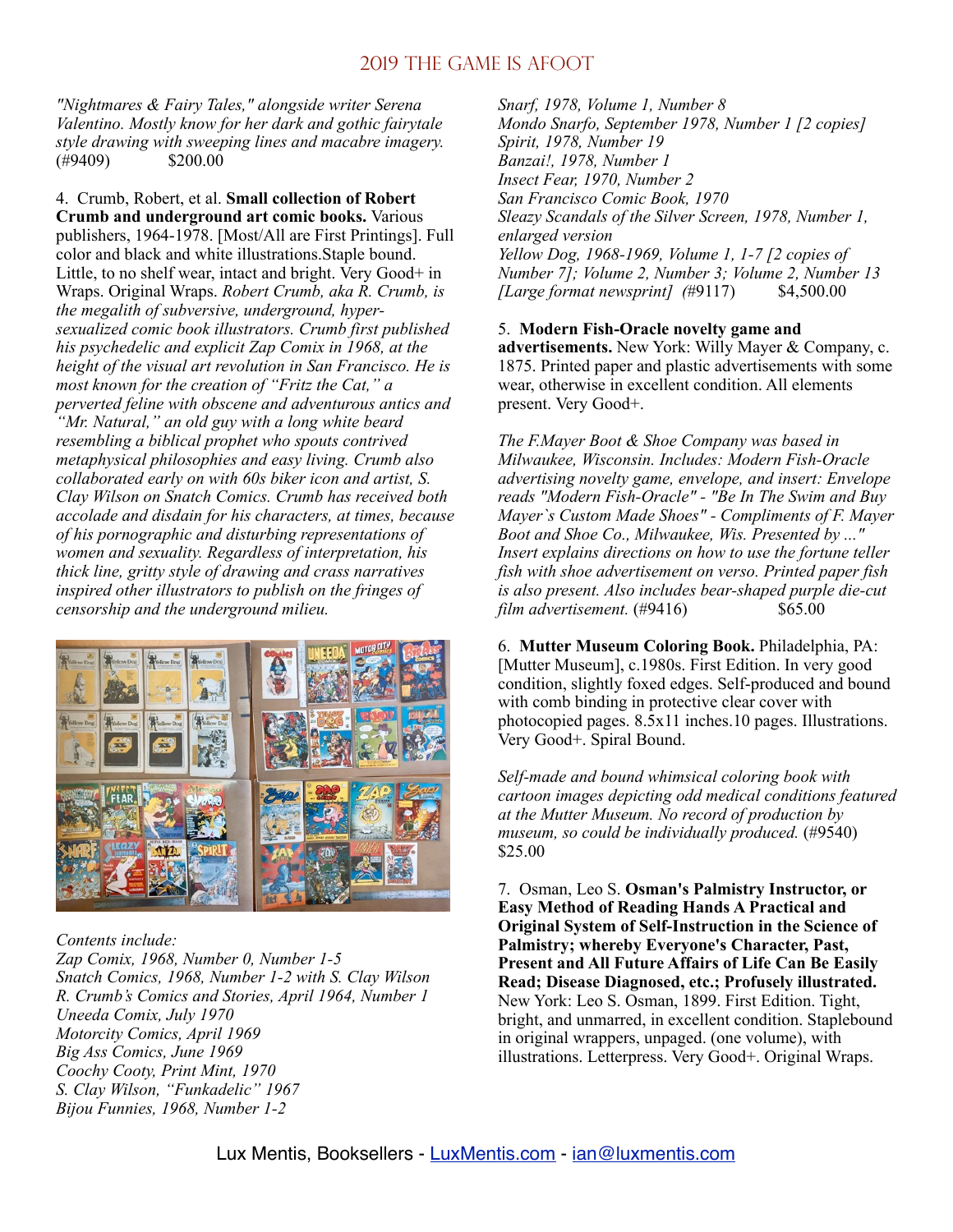*Interesting pamphlet covering naturopathic medicine and palmistry sciences through the "language of the hand." Independent practitioner and healer, Leo Osman promoted sexual and health magnetism, occult forces, and spirit aurapathy. A trade not uncommon in the late 19th century occult circles. No other known copies available.* (#9649) \$225.00

8. Erlewine, Stephen [compiler]. **The Circle Book of Charts.** Ann Arbor, MI: Circle Books, [1972]. Revised edition. Tight, bright, and unmarred. Bound in original wraps, little signs of wear, one crease and toning to back cover. 275 pages, illustrations. Very Good+. Original Wraps.

*Astrological and solar charts for various famous and historical individuals in history.* (#9652) \$35.00

9. **Urban Assault rave flier collection.** c. 1999-2001. Unique. Affixed collection of good condition rave fliers in three ring binder, 9 unnumbered pages (or 9 loose album sheets) with full color fliers. Decorated album cover with original graffiti tag logo stickers. Includes one photograph, several fliers, and stylized logo stickers. Very Good.

*Appears to be an album collection of rave 'party' fliers laid in from the late 1990s to early 2000s, for the Norfolk, VA and DC area. A common DJ name throughout is "Tasha" who resided, it seems, in both Virginia and San Diego. This is probably the personal scrapbook resident DJ album for Tasha Rodriguez who was a jungle DJ in the area. Urban Assault was a weekly club night in the Norfolk area. Rave culture material is highly undervalued, but critical to youth subculture social studies beginning the late 1980s through early 2000s.*  $(\#9663)$  \$150.00



10. Case, Paul Foster. **Introduction to Tarot**  Lessons No. 1-11. Los Angeles, CA: Builders of the Adytum, Ltd., c. 1938 [1950s]. First Edition. Staplebound in original wrappers, folded for mailing, in excellent condition. Some wear to extremities, some marks. Collection includes 11 letter size

mimeo booklets folded with photocopied typescripts, stapled in corner. Consecutive run of lessons. Very Good+. Staplebound Wraps.

*Paul Foster Case (October 3, 1884 – March 2, 1954) was an American occultist of the early 20th century and author of numerous books on occult tarot and Qabalah. Perhaps his greatest contributions to the field of occultism were the metaphysical and tarot reading lessons he wrote for associate members of Builders of the Adytum or B.O.T.A. Case broke off with the Golden Dawn/Thoth order to form his own mystery school, the B.O.T.A., the basis for this mail correspondence and remote teaching program for learning students of tarot. Probably published and printed in the 1950s.* (#9777) \$250.00

11. Mason, Sophia. **Forecasting with New, Full & Quarter Moons Through the Houses.** Parma, OH: Aquarian Cancerian Publications, 1980. First Edition. Some markings on flyleaf, repair, otherwise a solid copy. 160 pages. Very Good+ in Wraps. Staplebound Wraps.

*Astrology discussion of lunation and eclipses to forecast life events and predictions. "Sophia Mason, an internationally known astrologer and author who tried to locate missing children through astrology, died April 18th at her home in Parma, Ohio. She was 76. Mason, twice named "Best Astrologer" by the American Federation of Astrologers, lectured at astrology conferences throughout the United States and taught adult education classes in astrology at Parma high schools."-Obit.* (#9788) \$25.00

12. Gray, Eden. **A Complete Guide to the Tarot.** New York: Crown Publishers, Inc., 1970. First Edition. Tight, bright, and unmarred. Bound in black cloth with (some color) illustrations. 160 pages. Very Good in Very Good Dustjacket. Hardcover.

*Eden Gray was the professional name of Priscilla Pardridge, an American actress, and writer on the esoteric meanings of Tarot cards and their use in fortunetelling. In the 1960s, through her books, Gray had an integral part in the creation of the contemporary interest in esoteric Tarot in general, and the Waite-Smith Tarot deck. She also owned an occult bookstore in the 1950s called Inspiration House Publishing. She was adamant about teaching introductory tarot reading to young audiences.* (#9789) \$100.00

13. Case, Paul Foster. **The Tarot: A Key to the Wisdom of the Ages.** Richmond, VA: Macoy Publishing Company, 1947. First Edition. Tight, bright, and unmarred with slight foxing to edge of dust jacket. Bound in yellow cloth with illustrations. 214 pages. Very Good in Very Good Dustjacket. Hardcover.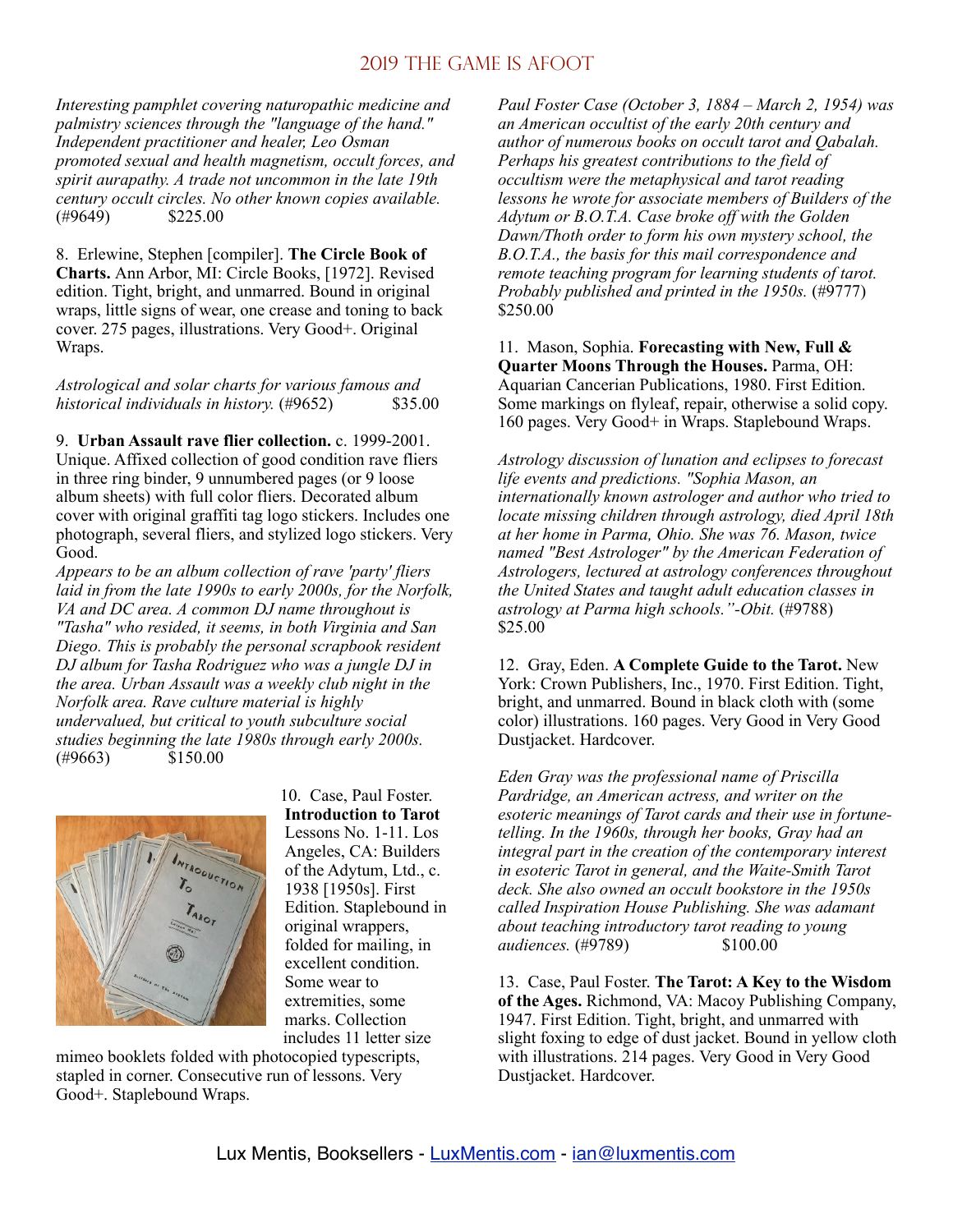*Paul Foster Case (October 3, 1884 – March 2, 1954) was an American occultist of the early 20th century and author of numerous books on occult tarot and Qabalah. Perhaps his greatest contributions to the field of occultism were the metaphysical and tarot reading lessons he wrote for associate members of Builders of the Adytum or B.O.T.A. Not without controversy, Case broke off with the Thoth order to form his own mystery school, the B.O.T.A., the basis for this mail correspondence and remote teaching program. Case also corresponded greatly with magician and philosopher, Israel Regardie.* (#9790) \$85.00

14. Sattarini, Helene. **Oracle des Runes [Rune Oracle].**  [Italy]: Lo Scarabeo, 2004. First Edition. Like new in shrink wrap in original box. Full and complete deck. Scarce. As New. In original box.

*"The powerful magical force of the Vikings is hidden in the ancient Runes"—Description. Divination deck using rune "Futhark" symbols. American occult publishers reissued in 2013. Translated into four languages.* (#9791) \$100.00

15. Iki, Paul. **Yi-King: Tarot Oriental de Paul Iki.**  Paris: Grimaud [J.M. Simon], 1978. First Edition. Original box with complete deck, box with some wear, small hole in bottom, otherwise in very good condition. 80 large format fully illustrated color cards based on the Chinese oracle system, I-Ching. Instruction card, booklet,

and 3 coins. In French. Very Good. In original box.

*64 of the cards represent the traditional I-Ching Hexagrams. The other 16 cards are divided into two repeating sets of 8, each of which depicts an I-Ching style trigram. By drawing two trigram cards, the reader can generate another I-Ching hexagram; the correspondences are detailed in a cross reference table included with the cards. Scarce.* (#9792) \$150.00

16. **Biedermeier Cartomancy Deck (Biedermeier Aufschlagkarten). no. 1904.** Vienna [Wien]: Piatnik & Sohne, 1986. Later Printing. In original box, slightly



worn, otherwise complete and deck in excellent condition. Set of 32 cartomancy divination cards with booklet in four languages, including English. Very Good+. In original box.

*Originally produced in 1900, these oracle cards contain several images that were originally seen as vignettes in*  *earlier divination games as well as cartomancy sets devised by Lenormand and her successors, but the whole repertoire has become a distinctive tradition with unique images and a format of its own.* (#9793) \$75.00

17. Tavaglione, Giorgio. **L'Oracolo Della Sibilla.**  [Germany], [1980]. In original box, although lacking instruction booklet. Set of fortune telling cards which encompass ancient mythology. Comprises 52 numbered cards plus one Sibilla card plus one blank card. Very Good+. In original box.

*Also published in the US and Italy. With German sticker on front. History of divination cards traces back to playing cards of the 16th century.* (#9794) \$50.00

18. Romito, Marina and Denise Palm. **African Tarot: Journey into the Self.** Stamford, CT: U.S. Games, [1997]. First Edition. Like new complete deck with original corrogated box and instruction booklet. Printed in Belgium. Full color illustrated cards. As New. In original box.

*From the artwork of Marina Romito and input from Denise Palm, who was responsible from the production and marketing of the deck in South Africa. Inspired by the Shangaan indigenous community in South Africa. Important example of non-Western inspired tarot from social justice creators.* (#9795) \$45.00

19. [Pellerin] printer; Paulette Vieber, contributor. **The Epinal Tarot.** Paris: Jean-Marie Simon, [1830]1979. First Edition. In original box, with instruction booklet in French and English. Comprises 78 numbered cards including one consultant card. Original box with some wear, otherwise complete in excellent condition. Very Good+. Original Wraps.

*Reproduced edition of the Epinal Tarot originally printed in 1830 by arts printers, Pellerin from Vosges, France. The woodcuts of the present edition are the same as those used by Georgin, the engraver during the Napoleonic period. Tarot explanatory notes by experienced diviner, Paulette Vieber. Classic 19th century design and rendition.* (#9801) \$100.00

20. Professor Romanoff. **Card Tricks: For Parlor and Stage Entertainments--with full instructions for the amateur performer**. Chicago, IL: Shrewsbury Publishing Company, 1927. First Edition. Binding overall sound, with little to no soiling to wrappers and small amount bumping to spine. Bound in original brown printed wrapper, stapled text. 151 pages with illustrations throughout. Includes two of spades card laid in.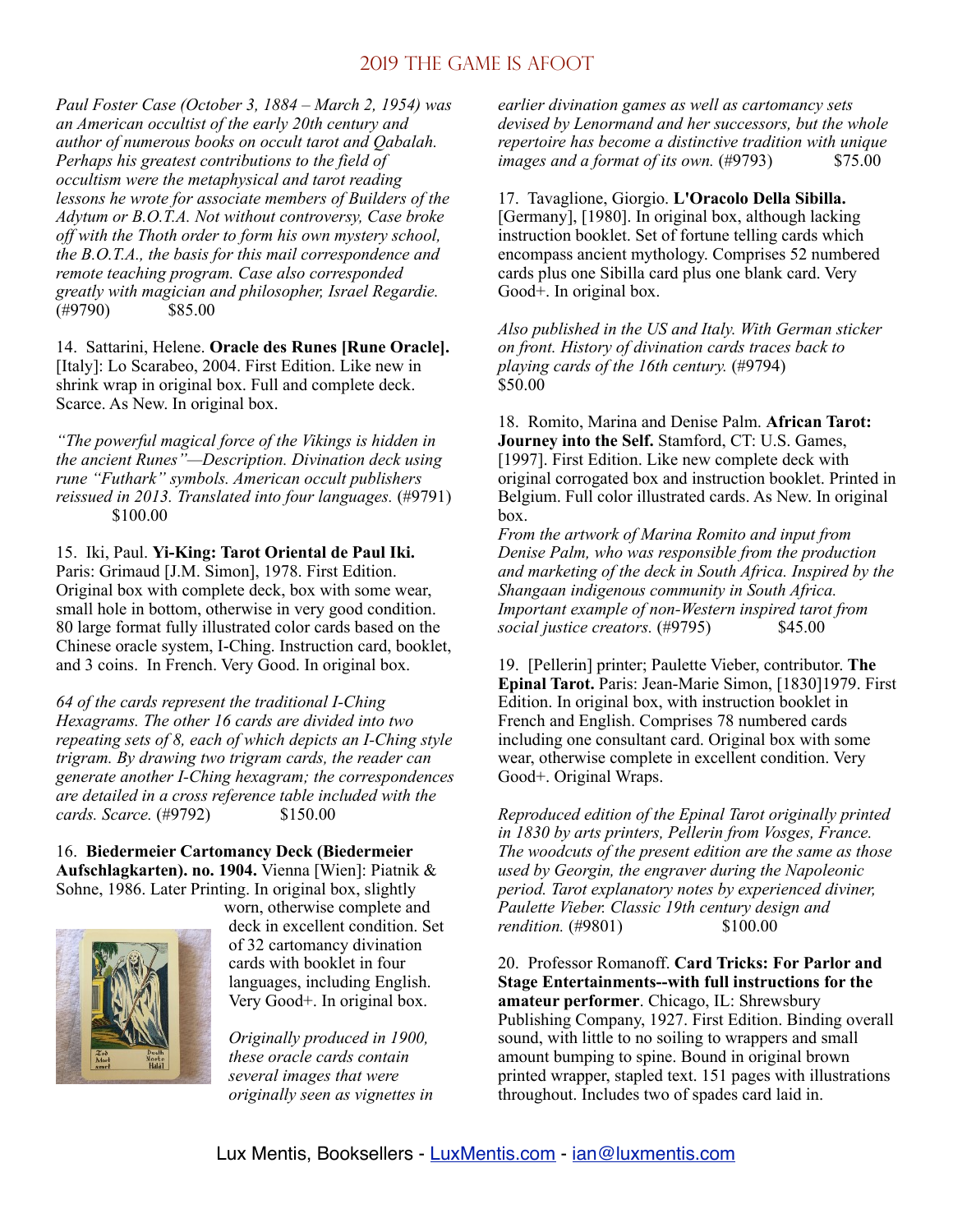*"The explanations in this book have been framed on the assumption that you, a novice, have no one to help you but if you follow the instructions carefully (always with a pack of cards in hand) , you will find no difficulty that close attention to the details will not speedily remove." Sleight-of-hand card tricks. Tricks with ordinary cards not requiring sleight-of-hand. Card tricks requiring calculation. Card tricks requiring confederacy. Tricks requiring prepared cards or sleight-of hand. Scarce copies, none listed in OCLC of this edition. First edition paperback, clearly influenced by Professor Hoffman [Angelo John Lewis].* (#9333) \$50.00

21. Westphal, Uwe. **The Bauhaus Pack: A book and card game to improve your memory.** Germany: Ivy Press, 2007. First Edition. Light tape transfer at front of box, else tight, bright, and unmarred. Wooden silkscreened box, glossy wraps to booklet, two packs of cards (unopened). 165x165mm. 8pp. Illus. (color plates). Fine in Very Good+ Box. Original Wraps.

*"This irresistible Bauhaus-inspired pack contains a book on one of the great design movements of modernism alongside an elegant version of the simplest memory game of all, played with two packs of cards which the players must pair. The book contains a succinct, lively history of the movement, plus extended captions for each of the iconic images which feature on the cards – the people, buildings, designs or artefacts that shaped our modern design world. The whole is contained in a screened wooden box: the ideal gift for your most designconscious and perfectionist friend." (from the press)*  (#8144) \$175.00

22. Martin, Emily; Shakespeare, William. **Funny Ha Ha / Funny Peculiar**. Iowa City, IA: Naughty Dog Press, 2016. Limited Edition. Tight, bright, and unmarred. Black cloth binding in a dos-a-dos structure, letterpress printed with hand set type, images a combination of rubbings, ink washes, collagraphs, and polymer plates, grey endpages. 4to. 19; 28pp. Illus. (color and b/w plates). Limited edition of 25. Laid in black Japanese linen cloth clamshell box with titles on the spine. Signed and numbered by the artist on the colophon of both books. Fine in Fine Archival Box. Hardcover.

*"Funny Ha Ha Funny Peculiar or Funny Peculiar Funny Ha Ha is the result of my extended study of Shakespeare's comedies. I find the comedies individually to be enjoyable but there is a sameness to many of the plots that allows me to mix them up in my head. So much mistaken identity, gender confusion, and various other contrivances while romping their way to a fifth act wedding or two. Even more problematic are the decidedly unfunny themes that* 

*are common in many of these same comedies such as hypocrisy, sexual harassment, intolerance, sexism, misogyny, and anti-Semitism.* 

*I struggled for a long time to integrate all these ideas. I finally realized that what I needed to do was to address each aspect separately, thus a dos-a-do book. Each side has its own focus and treatment. The characters are the same in both books. They are printed using the P22 Blox which are a set of modular shapes that can be interchanged to change the body's posture and gestures. The P22 Blox allows the presentation of the characters as interchangeable as well. Funny Peculiar is a drum leaf book and presents selected lines from five plays delivered by characters on a stage set. Funny Ha Ha is a slice book allowing the viewer to mix and match the costumes and gender of the characters in a variety of postures." [artist statement]*

*Texts included are from Shakespeare plays Troilus and Cressida, Measure for Measure, Much Ado About Nothing, Merchant of Venice, All's Well That Ends Well. (#9269) \$2,250.00* 

23.Farrell, Jennifer. **The 2016 Dollhouse Gig Posters Club.** Chicago, IL: Starshaped Press, 2016. Limited Edition. Bright and unmarred. Loose sheets in archival box; printed posters tipped onto larger card. 2x3" posters on 6x6" cards. Illus. (color and b/w plates). Numbered limited edition of 100. Fine in Fine Archival Box.



*"The idea stems from wanting to create tiny works of art from the smallest pieces in our metal type collection as well as our longtime passion for music. Operating like an*